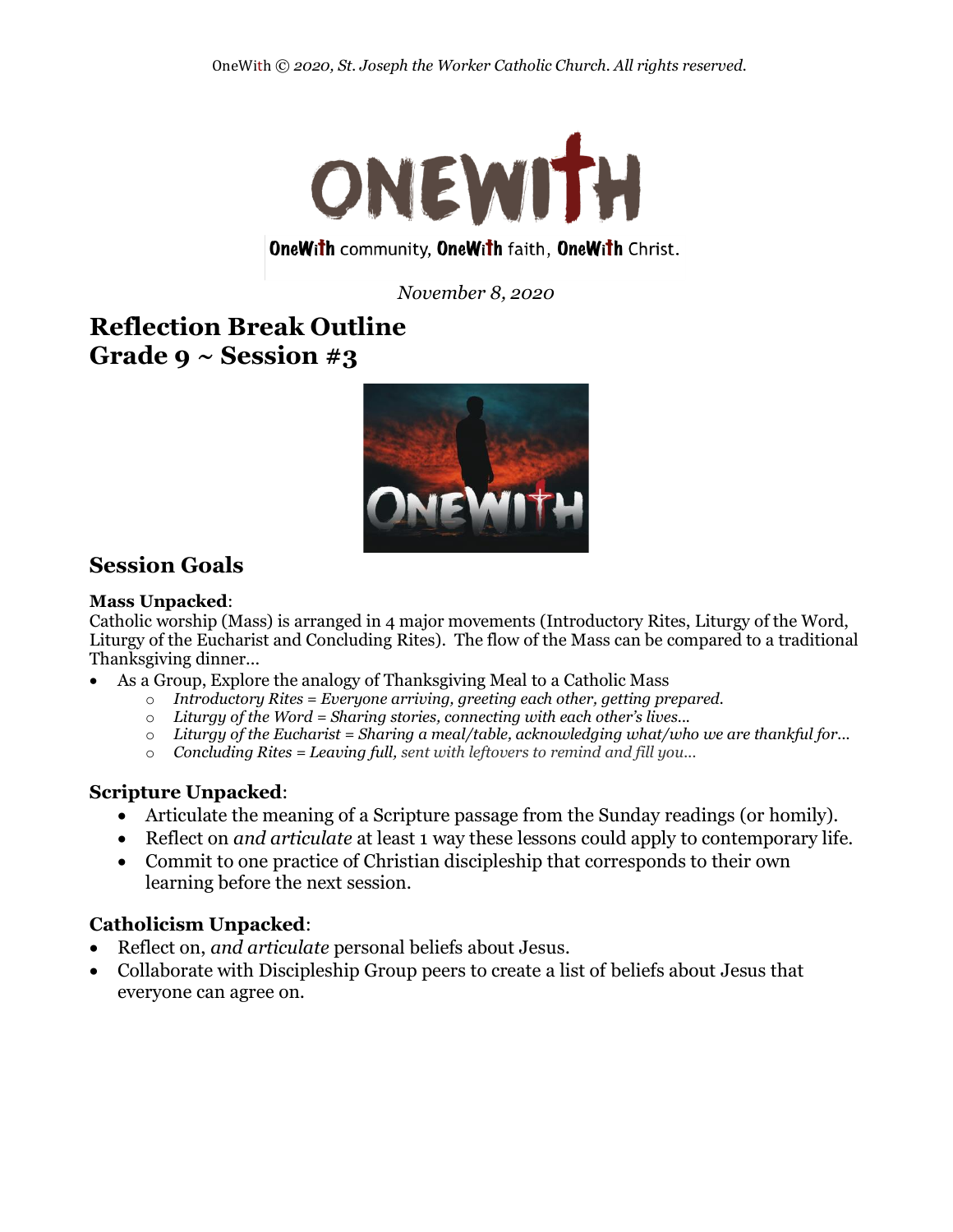

# **Ice Breaker Activity / Questions** (about 5 minutes)

*OneWith format is a very different way of exploring the Catholic faith and experiencing liturgy. Peer-to-peer witnessing is a critical part of to the discipleship process – but such authentic sharing does not happen easily. It may take a few or perhaps many sessions for your group to build trust in each other and become comfortable with this new format for exploring their faith.* 

- *Take a few minutes to help everyone get to know each other and feel as comfortable as one can, given the current circumstances…*
- *Try some "softball questions" to get them talking... Favorite activity/moment of the week,*

*Pro Tip: Some established groups have a standard faith question that they use as an opener. In addition to creating a known question/topic that the youth can reliably anticipate being discussed, you also build in the expectation that everyone will be expected to share.* 

- *What was your "God-Moment" since the last time we met.*
- *1-5... On a scale of one ("Where the heck are you?") to five ("We're like this!" side-by-side fingers)… Where are you and God right now?*
- *Who did you bless this week? / Who blessed you?*
- *How did you do on your "Discipleship Commitment" from our last session? (more on that below)*

# **Mass Unpacked** (5-10 minutes)

*The Catholic Mass is arranged in 4 major movements: The Introductory Rites, the Liturgy of the Word, the Liturgy of the Eucharist and the Concluding Rites. I don't know how many people can name all of them and/or their function in the form of the Mass but with Thanksgiving coming up, I thought we could make nice analogy between the Mass and a "traditional" Thanksgiving celebration – for both flow and function... After all the word Eucharist (eukharistía) is a Greek word that means Giving Thanks to God! Work through the analogy with your group... here's some of the comparisons that I came up; with see what else y'all can brainstorm*

- Thanksgiving Meal Analogy
	- $\circ$  Introductory Rites = Everyone arriving, greeting each other, getting prepared.
	- $\circ$  Liturgy of the Word = Sharing stories (some familiar, some new), connecting with each other's lives...
	- $\circ$  Liturgy of the Eucharist = Sharing a common meal, gathered as family, acknowledging what/who we are thankful for...
	- $\circ$  Concluding Rites = Leaving full (of gratitude and tryptophan), sent with leftovers to remind and fill you...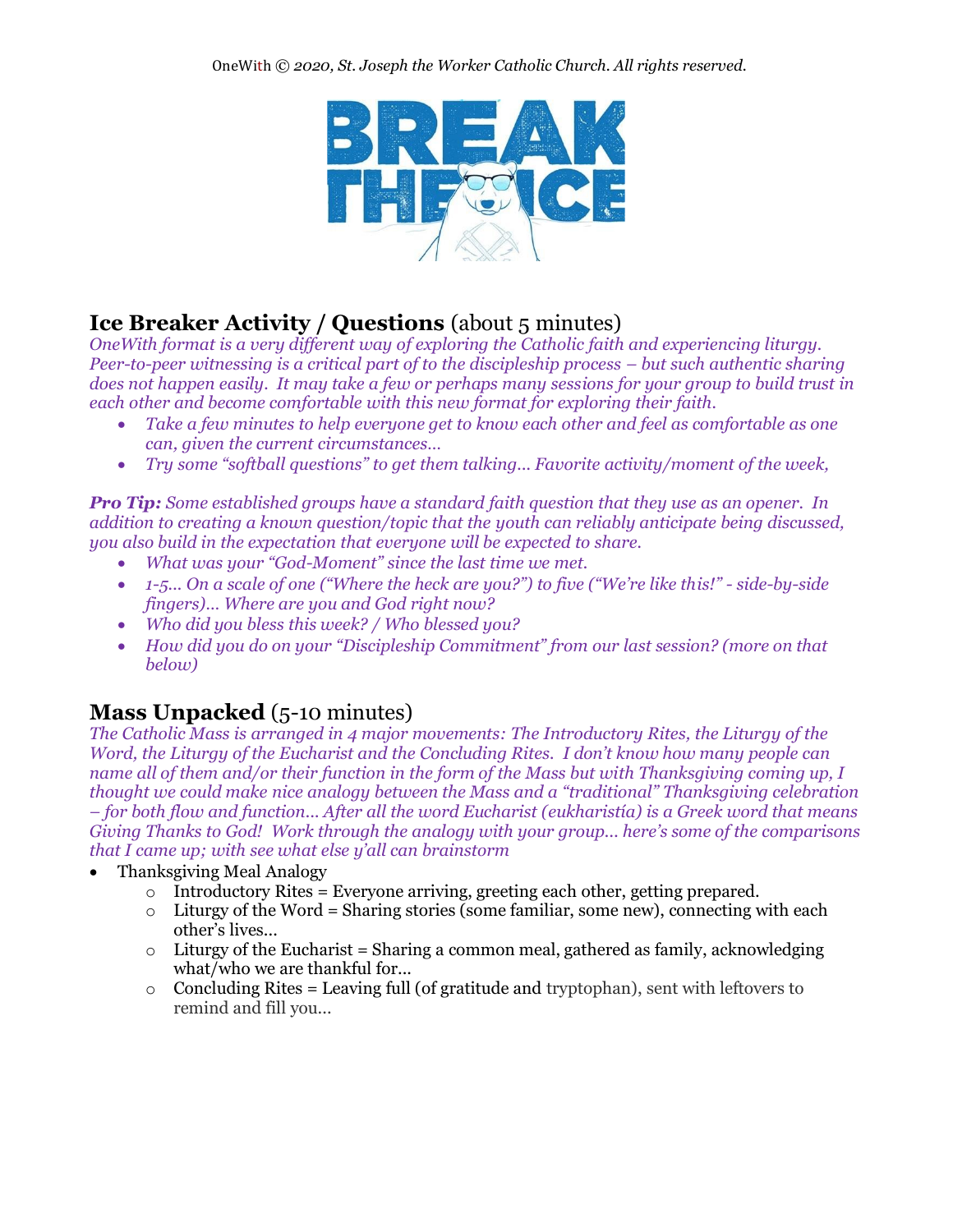# **Scripture Unpacked** (About 10 minutes)

*God's Word is more than "oddly phrased" words that people read during Mass... The wisdom and Truth of scripture are just as alive today as they were when they were first scribed millennia ago... The following questions are important to help our young disciples to learn the process of identifying, clarifying and focusing on the MEANING of the scripture passage.*

*Be on the lookout for answers that synthesize "gospel" concepts ("True" forgiveness) with "secular"/cultural beliefs (being nice). This is our (your) chance to correct or put a theological fine point on any misconceptions or perceptions that our teens might have.* 

Ask questions like...

- What did you hear in Scripture readings from Mass?
- What did you hear in the homily (Fr. Mike's teaching)?
- What do you think was Father Mike/Don's main point?

*Close this part of the lesson by reiterating the teaching focus for the session - see pages 5-7 for more detail and some tips from the experts.*

## **Scripture Application Questions**

*Disciples Do! The "Discipleship Challenge" asks our youth to take the practical lesson/wisdom that they have discerned from the Scripture readings (aka – the Bible) and/or the homily – and apply that in the context of their own lived experience.*

*Note: We are looking for something specific/concrete for them to commit to. "Being a better person" would be too generic... We also want to stay away from "praying" or "praying for someone" - We certainly want them to pray, but prayer is a separate practice of discipleship. If a youth is having problems coming up with something, start with their learned lesson/wisdom and work from there. The point here is to put faith into action by working up a tangible way for them to become agents of mercy, justice and love in their families, among their friends and in our world.*

### **"Discipleship Challenge"**

- What is one "practical lesson" or bit of wisdom that YOU can take away from the Bible readings and/or homily?
- What is *one thing that you can do in the next two weeks* to make this lesson/wisdom from tonight, a positive reality in your life or the life of someone who is in need?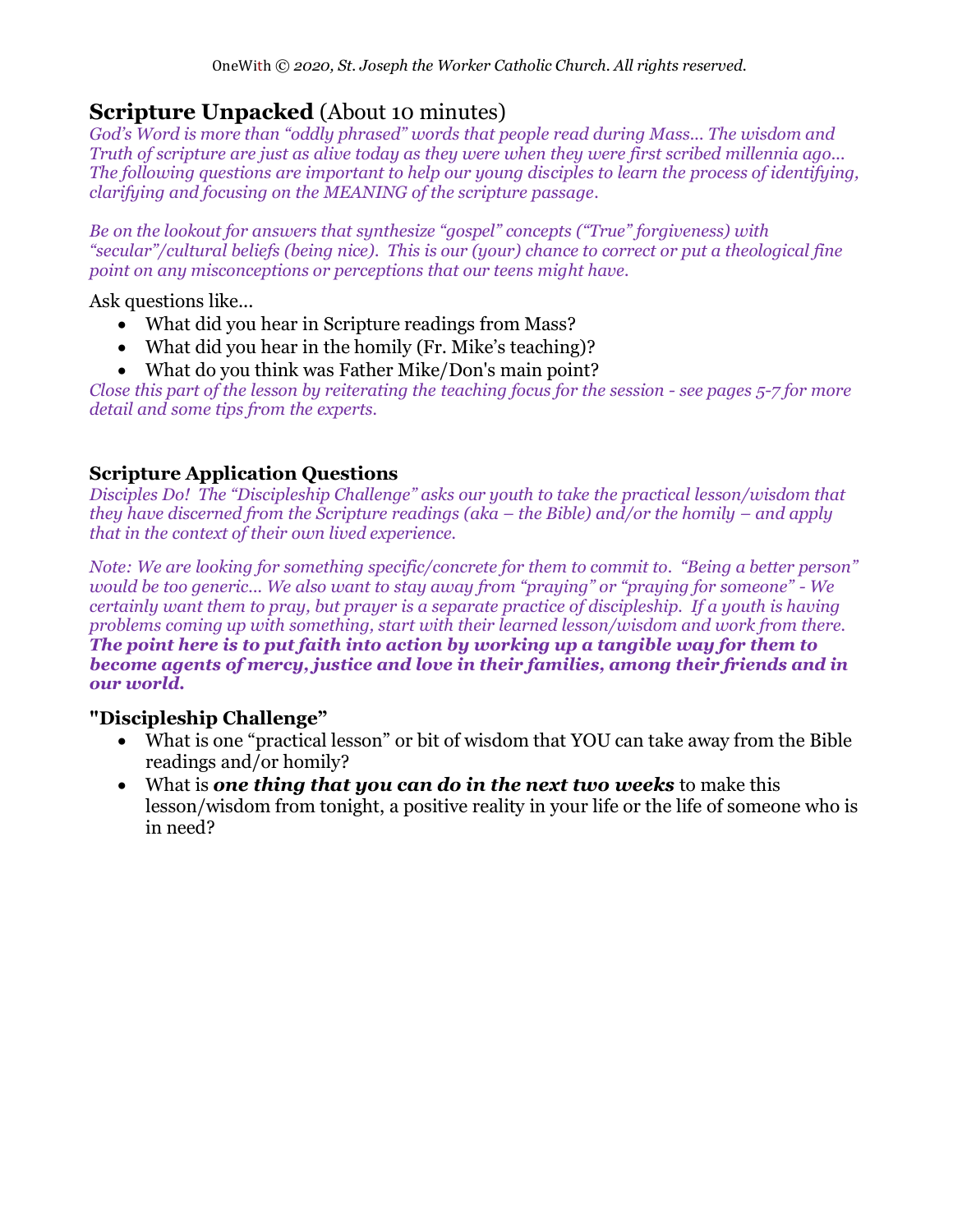#### **Catholicism Unpacked** (About 10 minutes) **"I Believe…"**

*More than 300 years after his death Jesus' followers were still debating "who" he was. Was he really human or only human in appearance? Was Jesus fully divine or part-God/part-human? Etc.*

*After much prayer, discernment and a lot of time sorting out "heresies" of all kinds, the Church was able to say with confidence some things about the true nature of Jesus… Jesus is fully human. Born from a virgin - Mary. He taught with great spiritual insight and authority… Jesus is fully God. He performed miraculous deeds. He was publicly executed but rose from the dead after 3 days. Jesus is and always has been "one-with" God.* 

*This debate began during Jesus' own ministry. Many wondered who this man could be to work such wonders and speak so compellingly about the nature of God and his kingdom. In the Gospels, Jesus asks his disciples two important questions… "Who do people say the Son of Man is?" [Matthew 16:13] and "But what about you? Who do you say I am?" [Matthew 16:15]*

*It is this question that every disciple must answer for themselves and the question that we ask our young people to consider tonight!*  $\sim$  Barry

Make (and keep) an actual list from the following questions…

- What do *you* believe about Jesus?
- Name some qualities of Jesus that are distinct from God?

Looking at your list of things that you believe about God…

- *Is there anything that you would like to add?*
- *Identify those things on which you can all agree.*
- *Work this list to your top 5-6 qualities/attributes that you can all agree on.*

If we are completely honest with ourselves…

- *What effect do these "qualities" of Jesus have on the way you live your life?*
- *What effect should your "relationship" with Jesus have on the way you live your life?*

*Keep your list! You will be referring back to this list in a few weeks.*

### *Want to Go Deeper?*

*Answering the question "Why do you believe in God" can be an intimidating and complicated proposition. Since most of us have not formulated a concise answer for that let's start off our discussion with something we CAN articulate - and is no less powerful… our own life experiences.*

• *Share one personal example of how Jesus and/or His teaching has influenced your life?*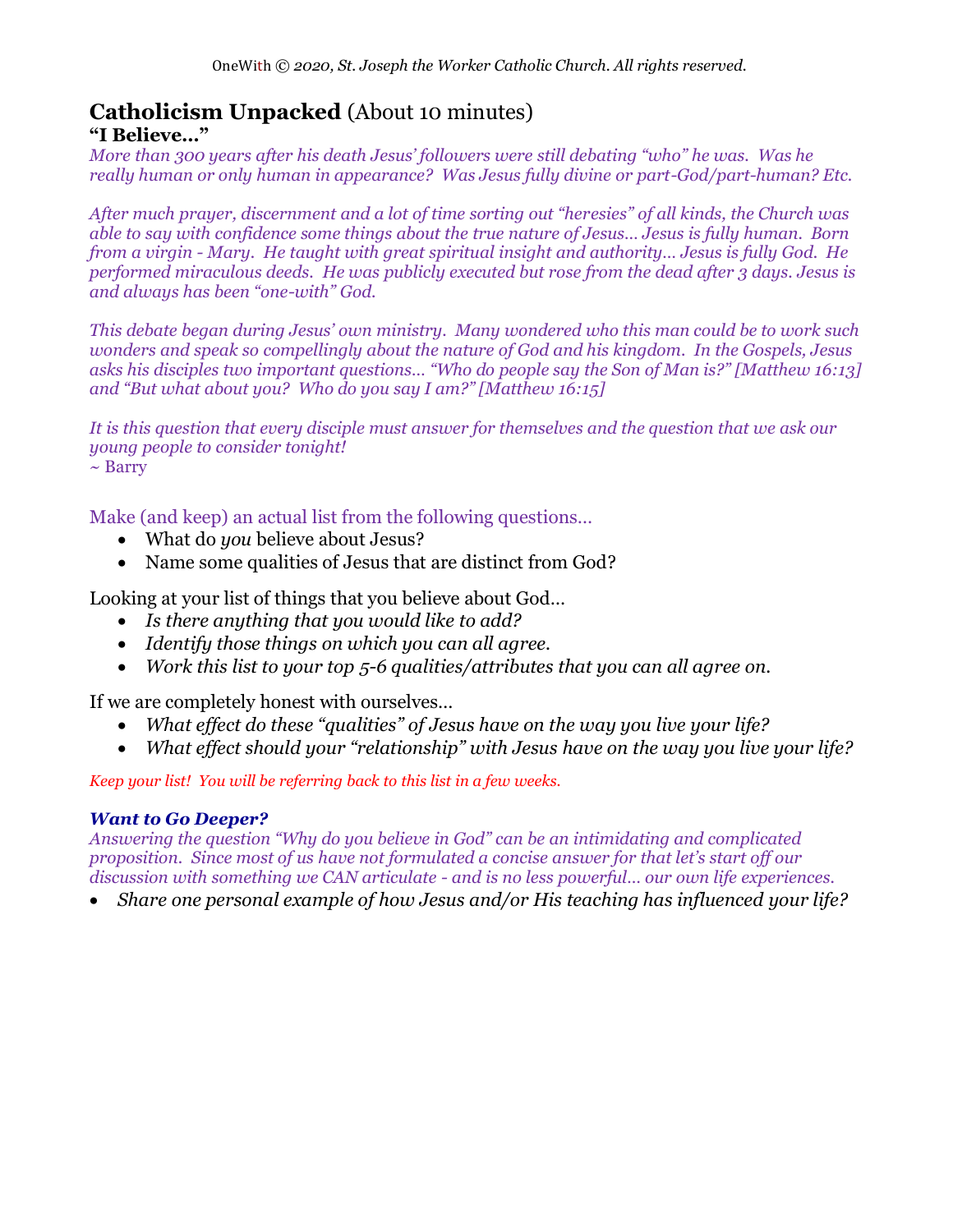

# **Addendum: Session Goals/Resources**

## **Sunday Readings**: <https://bible.usccb.org/bible/readings/110820.cfm>

### **Resource Videos**:

Fully Human/God (analogy): *https://www.youtube.com/watch?v=EtoevOdB7m0* Jesus' Miracles: <https://www.youtube.com/watch?v=7EyrbdQ1M9U> Jesus & Kingdom of God (Bible Project): [https://www.youtube.com/watch?v=xmFPS0f-kzs&t=](https://www.youtube.com/watch?v=xmFPS0f-kzs&t) Jesus & "Love" (Bible Project):<https://thebibleproject.com/explore/the-advent-series/>

## **Mass Unpacked** (Mass Moment):

- Four Movements of the Mass
	- o <http://www.usccb.org/prayer-and-worship/the-mass/order-of-mass/> (USCCB)

## Links to websites with games and activities:

- *<https://www.jubed.com/9-Icebreakers-Thatll-Leave-Your-Group-Buzzing>*
- *<https://teens.lovetoknow.com/teen-activities/youth-icebreakers-without-materials>*
- *<https://www.thereligionteacher.com/catholic-ice-breakers/>*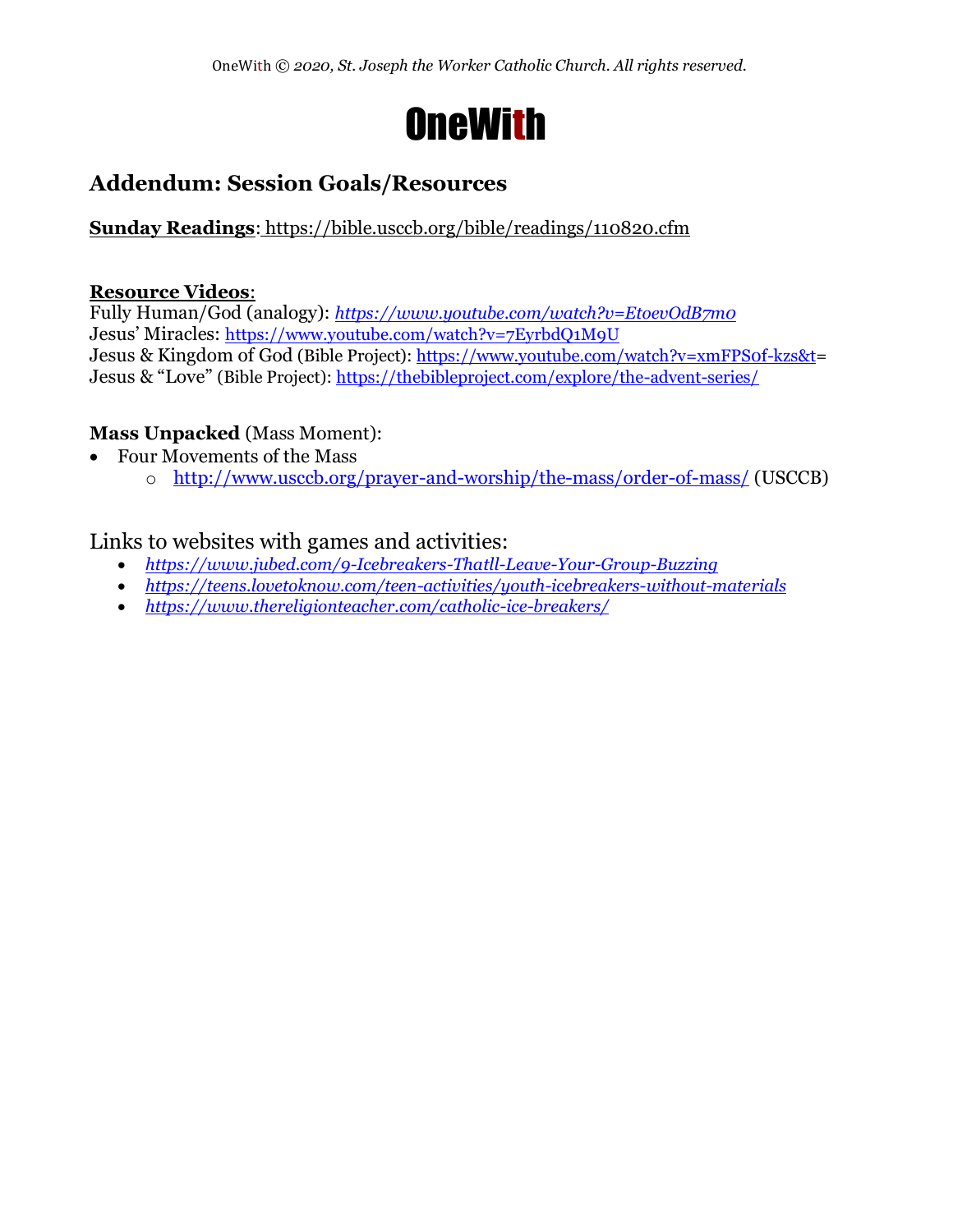## **"Virtual"** OneWith **Reflection Guide**

*The Catholic Mass is an inexhaustible Mystery! Not the kind of mystery that you don't know/cannot find the answer to – but a spiritual mystery that continues to open up new layer after new layer... the more carefully you look the more exquisite and profound its meaning. What layer of mystery did you uncover today?*

*Youth make and use the notes from their "Virtual" OneWith Reflection Packet to help them participate in the following discussions...*

### **Liturgical Reflection**

What was the one element of the liturgy that stood out to you? How did it helped focus or enrich your experience of Mass.

*(See the "Virtual" OneWith Reflection Packet for full details about this reflection.)*

- Introductory Rites Reflection:
- Liturgy of the Word:
- Liturgy of the Eucharist:
- Closing Rites:

### **Scripture Reflection**

*The ability to listen deeply to God's word and extract its wisdom and meaning for our lives today is vital to the life of a Christian disciple! This part of the reflection is designed to help youth develop the skill set to be able distill the meanings and wisdom that are found in the weekend scripture AND (with a little help from the priest or deacon – perhaps) apply these lessons/wisdom to our own life. This is not easy task! Be patient, but persistent – our youth are pretty sharp, and they should be able to borrow from their academic skill set of literature analysis, etc.*

Scripture Readings of the week

- Reading  $\#1$ : Wis 6:12-16
- Responsorial Psalm: 63:2-8
- Reading #2: I Thessalonians 4:13-18
- Gospel: Matthew 25:1-13

*[A full copy of the readings for the week can be found on the U.S. Bishop's website:* <https://bible.usccb.org/bible/readings/110820.cfm>*]*

*Choose one of the readings used at Mass this weekend...* 

- *Who is speaking in this passage?*
- *To whom are they speaking?*
- *What is the main "message" from this passage and how might that be applied in your own life? (3-4 sentences)*

*What was the main point of the Priest/Deacon's homily (preaching)? How does this message connect to your lived experience? (2-3 sentences)*